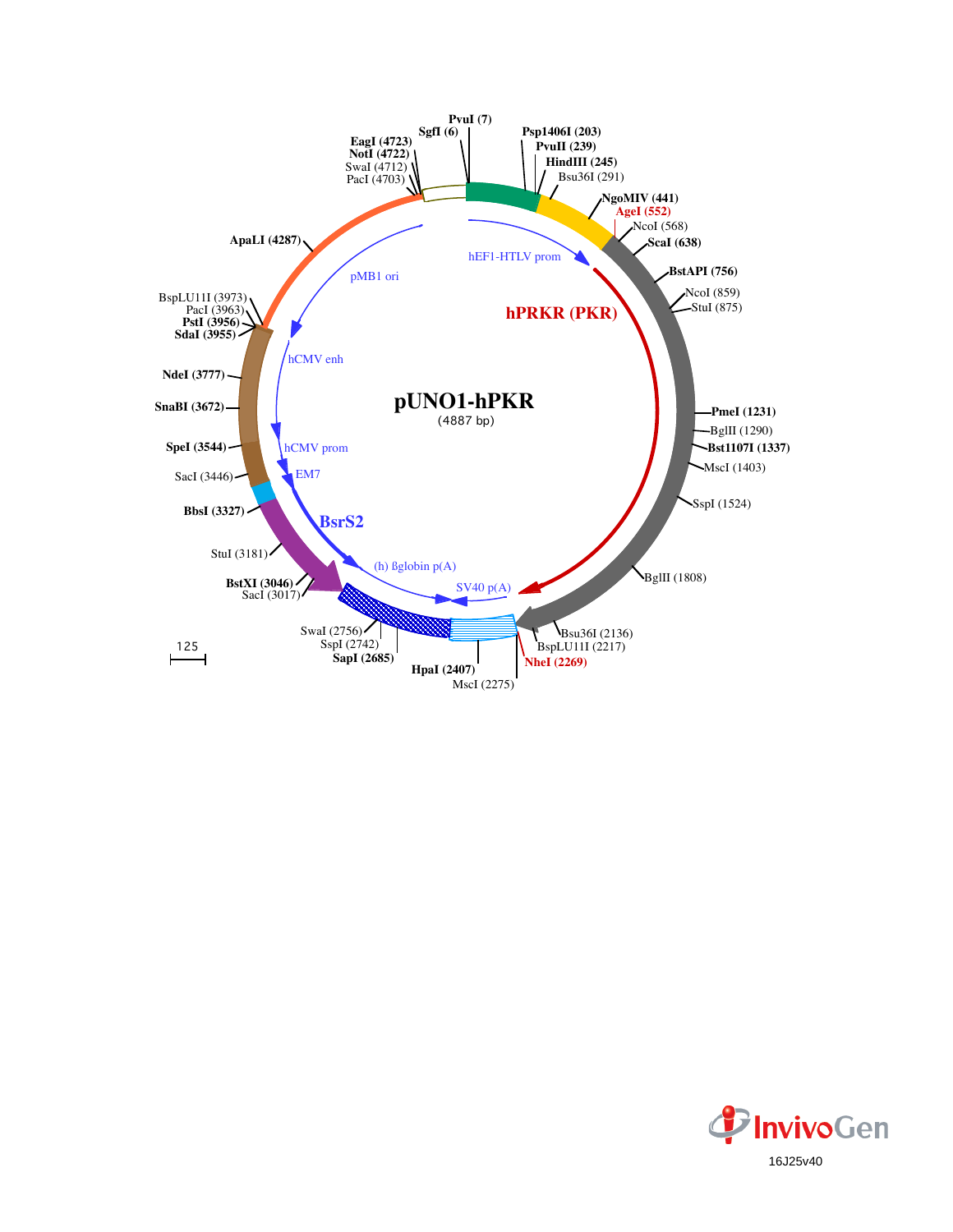**PvuI (7)**

GGATCTGCGATCGCTCCGGTGCCCGTCAGTGGGCAGAGCGCACATCGCCCACAGTCCCCGAGAAGTTGGGGGGAGGGGTCGGCAATTGAACGGGTGCCTA 1 GAGAAGGTGGCGCGGGGTAAACTGGGAAAGTGATGTCGTGTACTGGCTCCGCCTTTTTCCCGAGGGTGGGGGAGAACCGTATATAAGTGCAGTAGTCGCC 101 GTGAACGTTCTTTTTCGCAACGGGTTTGCCGCCAGAACACAGCTGAAGCTTCGAGGGGCTCGCATCTCTCCTTCACGCGCCCGCCGCCCTACCTGAGGCC 201 GCCATCCACGCCGGTTGAGTCGCGTTCTGCCGCCTCCCGCCTGTGGTGCCTCCTGAACTGCGTCCGCCGTCTAGGTAAGTTTAAAGCTCAGGTCGAGACC GGGCCTTTGTCCGGCGCTCCCTTGGAGCCTACCTAGACTCAGCCGGCTCTCCACGCTTTGCCTGACCCTGCTTGCTCAACTCTACGTCTTTGTTTCGTTT TCTGTTCTGCGCCGTTACAGATCCAAGCTGTGACCGGCGCCTACCTGAGATCACCGGTAGGAGGGCCACCATGGCTGGTGATCTTTCAGCAGGTTTCTTC ATGGAGGAACTTAATACATACCGTCAGAAGCAGGGAGTAGTACTTAAATATCAAGAACTGCCTAATTCAGGACCTCCACATGATAGGAGGTTTACATTTC 601 AAGTTATAATAGATGGAAGAGAATTTCCAGAAGGTGAAGGTAGATCAAAGAAGGAAGCAAAAAATGCCGCAGCCAAATTAGCTGTTGAGATACTTAATAA 701 GGAAAAGAAGGCAGTTAGTCCTTTATTATTGACAACAACGAATTCTTCAGAAGGATTATCCATGGGGAATTACATAGGCCTTATCAATAGAATTGCCCAG 801 AAGAAAAGACTAACTGTAAATTATGAACAGTGTGCATCGGGGGTGCATGGGCCAGAAGGATTTCATTATAAATGCAAAATGGGACAGAAAGAATATAGTA 901 TTGGTACAGGTTCTACTAAACAGGAAGCAAAACAATTGGCCGCTAAACTTGCATATCTTCAGATATTATCAGAAGAAACCTCAGTGAAATCTGACTACCT 1001 1101 GTCCTCTGGTTCTTTTGCTACTACGTGTGAGTCCCAAAGCAACTCTTTAGTGACCAGCACACTCGCTTCTGAATCATCATCTGAAGGTGACTTCTCAGCA GATACATCAGAGATAAATTCTAACAGTGACAGTTTAAACAGTTCTTCGTTGCTTATGAATGGTCTCAGAAATAATCAAAGGAAGGCAAAAAGATCTTTGG 1201 CACCCAGATTTGACCTTCCTGACATGAAAGAAACAAAGTATACTGTGGACAAGAGGTTTGGCATGGATTTTAAAGAAATAGAATTAATTGGCTCAGGTGG 1301 ATTTGGCCAAGTTTTCAAAGCAAAACACAGAATTGACGGAAAGACTTACGTTATTAAACGTGTTAAATATAATAACGAGAAGGCGGAGCGTGAAGTAAAA 1401 GCATTGGCAAAACTTGATCATGTAAATATTGTTCACTACAATGGCTGTTGGGATGGATTTGATTATGATCCTGAGACCAGTGATGATTCTCTTGAGAGCA 1501 1601 GTGATTATGATCCTGAGAACAGCAAAAATAGTTCAAGGTCAAAGACTAAGTGCCTTTTCATCCAAATGGAATTCTGTGATAAAGGGACCTTGGAACAATG GATTGAAAAAAGAAGAGGCGAGAAACTAGACAAAGTTTTGGCTTTGGAACTCTTTGAACAAATAACAAAAGGGGTGGATTATATACATTCAAAAAAATTA 1701 ATTCATAGAGATCTTAAGCCAAGTAATATATTCTTAGTAGATACAAAACAAGTAAAGATTGGAGACTTTGGACTTGTAACATCTCTGAAAAATGATGGAA 1801 AGCGAACAAGGAGTAAGGGAACTTTGCGATACATGAGCCCAGAACAGATTTCTTCGCAAGACTATGGAAAGGAAGTGGACCTCTACGCTTTGGGGCTAAT 1901 TCTTGCTGAACTTCTTCATGTATGTGACACTGCTTTTGAAACATCAAAGTTTTTCACAGACCTACGGGATGGCATCATCTCAGATATATTTGATAAAAAA 2001 2101 GAAAAAACTCTTCTACAGAAATTACTCTCAAAGAAACCTGAGGATCGACCTAACACATCTGAAATACTAAGGACCTTGACTGTGTGGAAGAAAAGCCCAG 2201 AGAAAAATGAACGACACACATGTTAGAGCCCTTCTGAAAAAGTATCCTGCTTCTGATATGCAGTTTTCCGCTAGCTGGCCAGACATGATAAGATACATTG 2301 ATGAGTTTGGACAAACCACAACTAGAATGCAGTGAAAAAAATGCTTTATTTGTGAAATTTGTGATGCTATTGCTTTATTTGTAACCATTATAAGCTGCAA TAAACAAGTTAACAACAACAATTGCATTCATTTTATGTTTCAGGTTCAGGGGGAGGTGTGGGAGGTTTTTTAAAGCAAGTAAAACCTCTACAAATGTGGT 2401 M A G D L S A G F F 1 M E E L N T Y R Q K Q G V V L K Y Q E L P N S G P P H D R R F T F 11 Q V I I D G R E F P E G E G R S K K E A K N A A A K L A V E I L N K 44 E K K A V S P L L L T T T N S S E G L S M G N Y I G L I N R I A Q K K R L T V N Y E Q C A S G V H G P E G F H Y K C K M G Q K E Y S 111 I G T G S T K Q E A K Q L A A K L A Y L Q I L S E E T S V K S D Y L S S G S F A T T C E S Q S N S L V T S T L A S E S S S E G D F S A 177 D T S E I N S N S D S L N S S S L L M N G L R N N Q R K A K R S L 211 244 PR F D L P D M K E T K Y T V D K R F G M D F K E I E L I G S G G F G Q V F K A K H R I D G K T Y V I K R V K Y N N E K A E R E V K 311 PA L A K L D H V N I V H Y N G C W D G F D Y D P E T S D D S L E S S D Y D P E N S K N S S R S K T K C L F I Q M E F C D K G T L E Q W 344 I E K R R G E K L D K V L A L E L F E Q I T K G V D Y I H S K K L 411 NH R D L K P S N I F L V D T K Q V K I G D F G L V T S L K N D G K R T R S K G T L R Y M S P E Q I S S Q D Y G K E V D L Y A L G L I 444 L A E L L H V C D T A F E T S K F F T D L R D G I I S D I F D K K 477 E K T L L Q K L L S K K P E D R P N T S E I L R T L T V W K K S P 511 E K N E R H T C • 544**SgfI (6) Psp1406I (203) PvuII (239) HindIII (245)** Bsu36I (291) **NgoMIV (441) AgeI (552)** NcoI (568) **ScaI (638) BstAPI (756)** NcoI (859) StuI (875) **PmeI** (1231) BgIII (1290) **Bst1107I (1337)** MscI (1403) SspI (1524) BglII (1808) Bsu36I (2136) BspLU11I (2217) **NheI (2269)** MscI (2275) **HpaI (2407)** 301 401 501 77 144 277 377